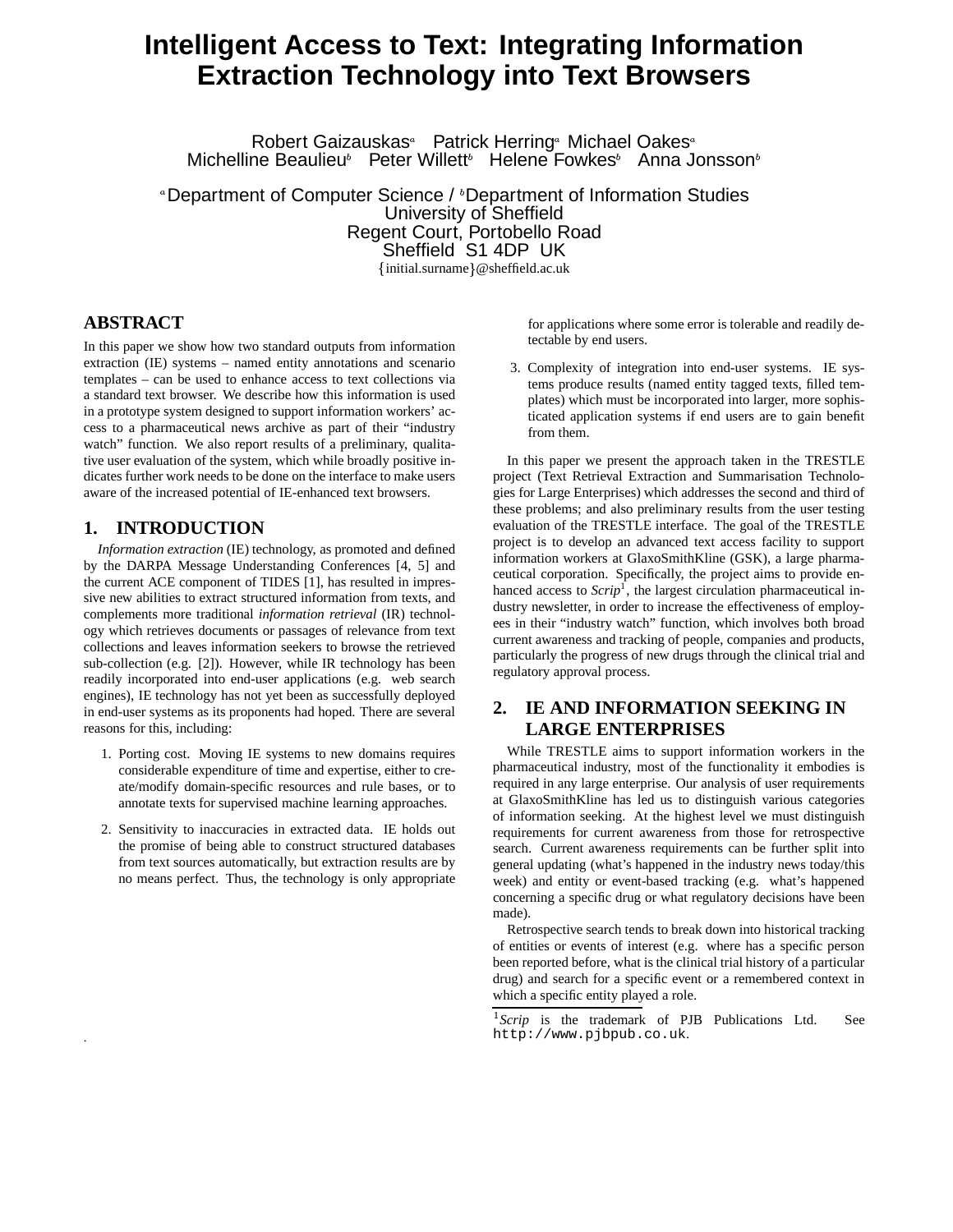

**Figure 1: TRESTLE Architecture**

Notice that both types of information seeking require the identification of entities and events in the news – precisely the functionality that IE systems are intended to deliver.

## **3. THE TRESTLE SYSTEM**

The overall archictecture of the TRESTLE system is shown in Figure 1. The system comprises an on-line and an off-line component. The off-line component runs automatically whenever a new electronic delivery of *Scrip* takes place. It runs an IE System (the LaSIE system, developed for participation in the MUC evaluations [6]), which yields as output Named Entity (NE) tagged texts and Scenario Templates. To address the domain of interest, the MUC-7 NE categories of person, location and organisation have been retained and the categories of drug names and diseases have been added. The system generates three scenario templates: person tracking (a minor modification of the MUC-6 management succession scenario), clinical trials experimental results (drug, phase of trial, experimental parameters/outcomes) and regulatory announcements (drugs approved, rejected by various agencies).

After the IE system outputs the NE tagged texts and scenario templates, an indexing process is run to update indices which are keyed by entity type (person, drug, disease, etc.) and date, and by scenario type and date.

The on-line component of TRESTLE is a dynamic web page creation process which responds to the users' information seeking behaviour, expressed as clicks on hypertext links in a browser-based interface, by generating web pages from the information held in the indexed IE results and the original *Scrip* texts. A basic Information Retrieval component has also been plugged in to TRESTLE to provide users with seamless access to query *Scrip* texts, i.e., not confined to the pre-defined named entities in the index.

## **3.1 Interface Overview**

The interface allows four ways of accessing *Scrip*: by headline, by named entity category, by scenario summary, and by freetext search. For the three first access routes the date range of *Scrip* articles accessible may be set to the current day, previous day, last week, last four weeks or full archive.

The interface is a browser whose main window is divided into three independently scrollable frames (see Figure 2). An additional frame (the "head frame") is located at the top displaying the date range options, as well as information about where the user currently is in the system. Down the full length of the left side of the window is the "access frame", in which text access options are specified. The remainder of the main window is split horizonally into two frames, the upper of which is used to display the automatically generated index information (the "index frame") and the lower of which is used to present the *Scrip* articles themselves (the "text frame").

Headline access is the traditional way GSK *Scrip* users access text, and is retained as the initial default presentation in TRESTLE. In the index frame a list of *Scrip* headlines is presented in reverse chronological order. Each headline is a clickable link to full text of the article; clicking on one displays the full text in the text frame (like Figure 2, only without the second column in the index frame).

Named entity and scenario access are the novel IE-based techniques TRESTLE supports.

## **3.2 NEAT: Named Entity Access to Text**

From the access frame a user selects a category, for example, drugs. The index frame then displays an alphabetically ordered list of drug names extracted from the *Scrip* texts by the IE engine (Figure 2). To the right of each drug name is the title of the article from which the name was extracted (if a name occurs in multiple texts, there are multiple lines in the index frame). Once again the title is a hyperlink to the text and if followed the full text is displayed in the text frame.

When a text is displayed in the text frame, every occurrence of every name which has been identified as a named entity of any category is displayed as a clickable link; furthermore, each name category is displayed in a different colour. Clicking on a name, say a company name (e.g. Warner-Lambert in Figure 2) occurring in a text which was accessed initially via the drug index, updates the index frame with the subset of entries from the index for that name only – in our example, all entries for the selected company.

In addition to listing the full drug index alphabetically, the user may also enter a specific drug name in the Index Look-up box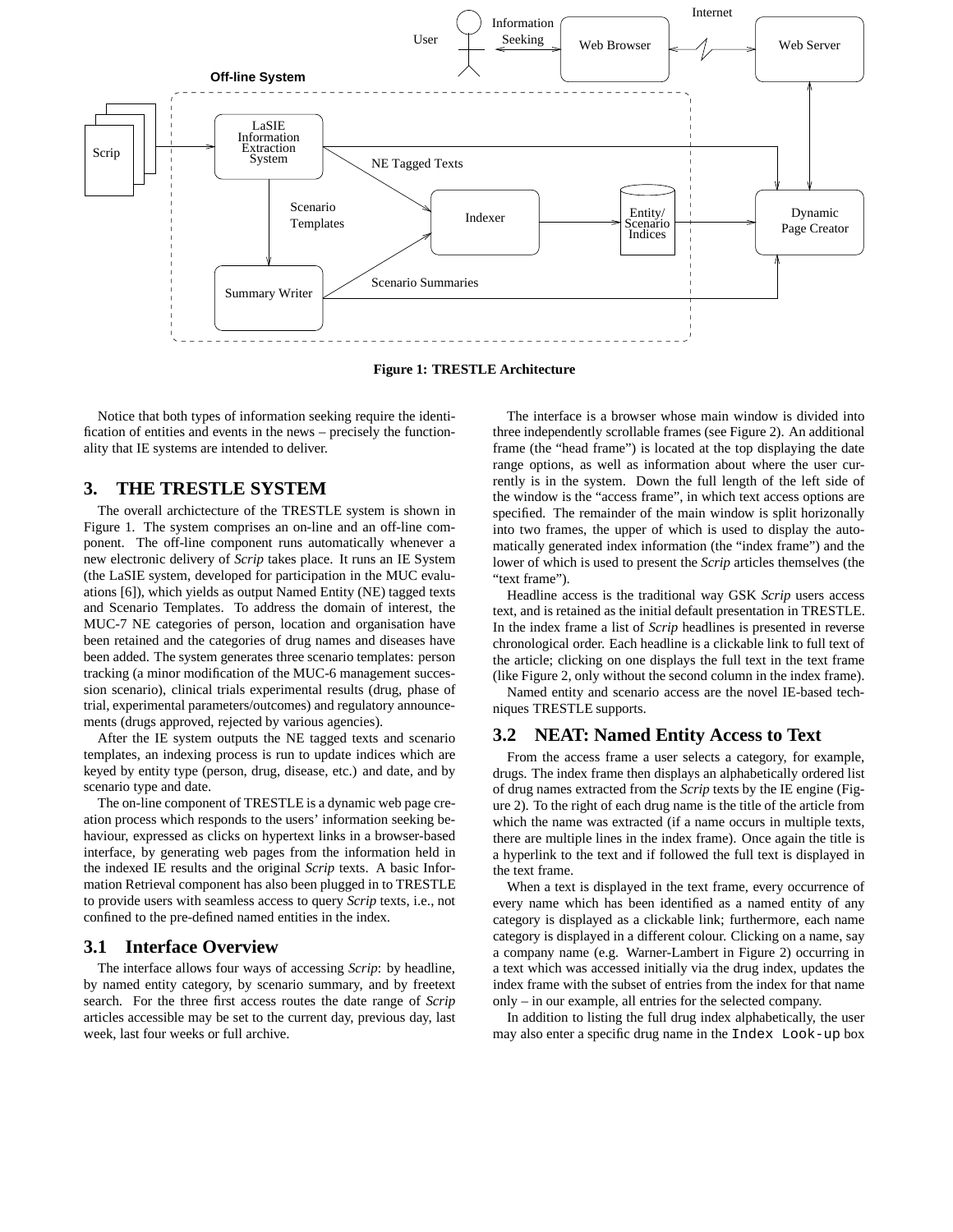

**Figure 2: TRESTLE Interface: NEAT**

in the access frame, and the index frame will then list the titles of all articles containing that drug name.

NEAT allows rapid text navigation by named entity. A user with a watching brief on, say diabetes, can start by reviewing recent articles mentioning diabetes, but then follow up all recent references to companies or drugs mentioned in these articles, extending the search back in time as necessary, and at any point branching off to pursue related entities.

## **3.3 SCAT: Scenario Access to Text**

While NEAT allows navigation by named entity, the user still derives information by reading the original *Scrip* texts. Scenario access to text (SCAT) utilises summaries generated from templates extracted by the scenario template filling component of the IE system to provide access to the source texts. It is based on the observation that many scenarios of interest can be expressed via single sentence summaries. For example, regulatory announcements in the pharmaceutical industry can be captured in a template and summarised via one or more simple sentence schemas such as "Agency approves/rejects/considers Company's Drug for Disease in Jurisdiction".

To use SCAT a user selects one of the tracking options (keeping track) from the access frame of the interface. A list of one line summaries, one per extracted scenario, is then presented in the index frame. Along with each summary is a link to the source text, which allows the user to confirm the correctness of the summary, or to follow up for more detail/context. Clicking on this link causes the source text to appear in the text frame (see Figure 3). The presence of a summary in a *Scrip* article is also presented to the user through coloured tracking flags next to the article headline (see Figure 2). This feature can be viewed as a shortcut to the

summary facility; clicking the flag gives the generated summary in the text frame together with the link to the source. Of course sufficient information may have been gleaned from the summary alone, obviating the need to read the full text.

# **4. PRELIMINARY USER EVALUATION**

Although input from users has informed each stage of the design process from the conceptual non-interactive mock-ups to the development of the web-based prototype, this section reports on a preliminary evaluation of user testing of the first fully functional prototype. The aim was to elicit feedback on the presentation and usability of NEAT and SCAT and the overall interface design. The objectives were two-fold. Firstly, and more broadly, to assess to what extent the interface conformed to principles of good usability design such as simplicity, consistency, predictability, and flexibility [7]. Secondly, and more importantly, to focus on the interaction issues presented by NEAT and SCAT:

- procedurally, in terms of users' ability to move between different search options in a logical and seamless fashion; and
- conceptually, in terms of users' awareness and understanding of the respective functions for exploiting current and retrospective Scrip headlines and full text.

## **4.1 Evaluation Methodology**

A group of eight users consisting of postgraduate students and research staff were recruited from the Department of Information Studies at the University of Sheffield. The subjects had different subject backgrounds and all had experience of using web based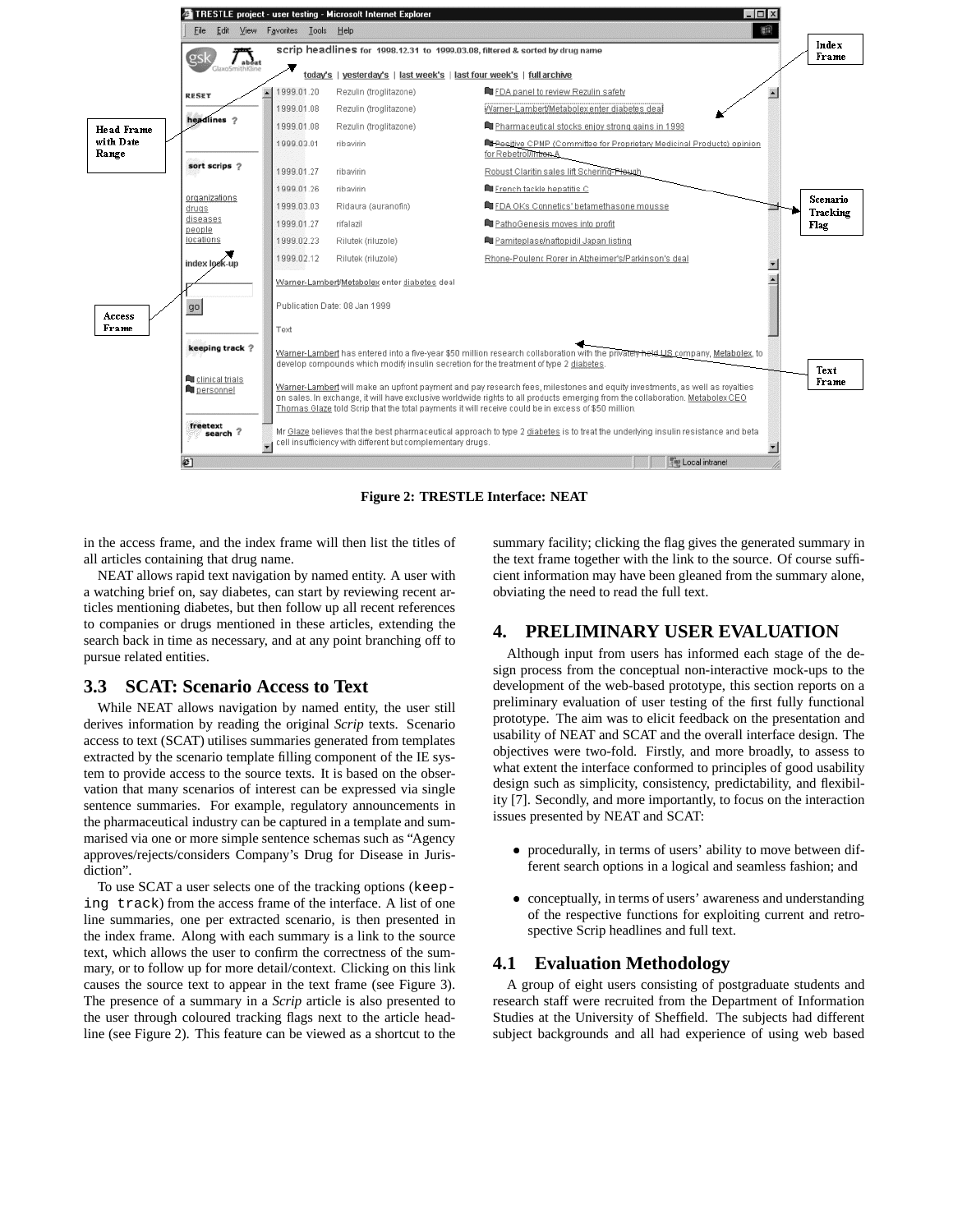

**Figure 3: TRESTLE Interface: SCAT**

interfaces, searching for information online and some knowledge of alerting/current awareness bulletins.

The focus of the exercise was to observe user-system interactions 'real time' to gain insight into:

- ease of use and learnability of the system;
- preferred strategies for accessing text;
- problems in interpreting the interface.

In addition, user perceptions of the interface were also elicited to provide further explanations on searcher behaviour. A combination of instruments was thus used including a usability questionnaire, verbal protocols and observational notes. Note that this evaluation was a purely quantitative exercise aimed at gaining an understanding of how the users responded to the novel functions offerred by the interface. A further evaluation will take place in an operational setting with real end users from GSK.

After a brief introduction to the purpose of the evaluation and a brief overview of the system, users were asked to explore the system in an undirected manner, asking questions and providing comments as they proceeded. Following this, they were asked to carry out a number of tasks from a set of tasks that simulated typical information needs characteristic of real end-users at GSK and were instructed to identify a 'relevant' article for each task. The tasks were designed to exploit the full functionality of the prototype; an example of the task is given below:

*You've heard that one of your colleagues, Mr Garcia, has recently accepted an appointment at another phar-*

*maceutical company. You want to find out which company he will be moving to and what post he has taken up.*

The number of tasks completed by each subject varied according to the subject's thoroughness in exploring the system. The order in which the tasks were assigned was random.

## **4.2 Access Strategies**

Access to named entities was made available in three ways:

- 1. by clicking directly on a list of four categories;
- 2. through the index look up query box;
- 3. through the free-text keyword search option.

The optimal strategy differed for the different assigned tasks. Most subjects tended to use the index look-up as a first attempt irrespective of its appropriateness for the task in hand. Preference for the use of the index look-up as opposed to selecting more general entity categories may be explained by the fact that users knew what they were looking for (i.e. an artefact of the assigned task). Moreover the query box for the index look-up option may have been a more familiar feature which encouraged searchers to adopt a searching strategy as opposed to browsing named entities. The preference for using the index look-up option over free text searching may have been influenced by the order of presentation as well as the prominence of the text entry box in the access frame. In addition for assigned tasks where the choice was between any of the three entity access strategies, or using the tracking options, the majority of users opted for the entity access via the index look-up. The novelty of the tracking options appeared to be a contributory factor.